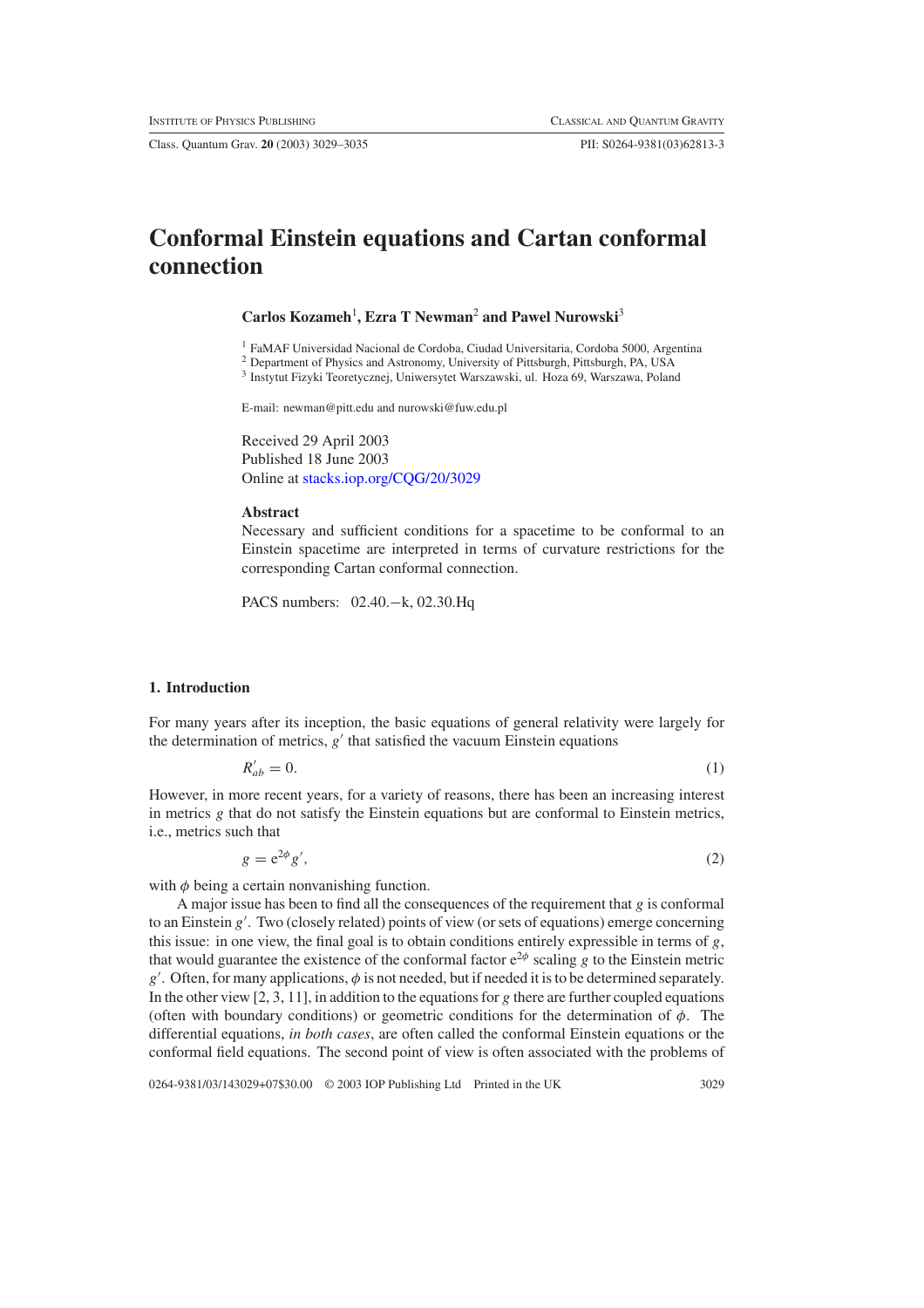infinity; how to locate it and how to describe its local and global structure. In fact, via the pioneering work of Roger Penrose and Helmut Friedrich, it has played a fundamental role in general relativity in recent years.

Our interest here is mainly with the first point of view. Though the second point of view has been of far greater use in applications of GR, the first point of view does have an interest of its own, both for its intrinsic value (better understanding of the structure of the Einstein equations) and for applications. Long after Brinkman's [1] and Schouten's [13] very general approach to the problem in *n*-dimensions, Kozameh *et al* [6] derived relatively simple necessary and sufficient conditions for a four-dimensional metric to be conformal to an Einstein metric. Baston and Mason [8], working with a twistorial formulation of the Einstein equations, needed and developed a different version of the first view. Penrose found that there was a natural *SU*(2, 2), Cartan normal conformal connection associated with twistor bundles [12] over spacetime that could be used to encode, via the second point of view, the conformal Einstein equations. The null-surface formulation of GR [4, 5], since it was based on null surfaces, was naturally associated with conformal metrics. Though there was a very cumbersome method for imposing the conformal Einstein equations on these metrics, a more suitable method is needed. Recently the null-surface formulation of GR was found to be intimately associated with an *SO*(4, 2) Cartan normal conformal connections and it seemed again a natural question to be asked; how can the conformal Einstein equations, from the first point of view, be stated in the language of a Cartan conformal connection.

In [6], we gave necessary and sufficient conditions for a four-dimensional metric to be conformal to an Einstein metric. One of these conditions, the vanishing of the Bach tensor of the metric, has been discussed by many authors [6–9]. In particular, it was interpreted as being equivalent to the vanishing of the Yang–Mills current of the corresponding Cartan conformal connection. The other condition, which is given in terms of a rather complicated equation on the Weyl tensor of the metric, has not been analysed from the point of view of the corresponding Cartan conformal connection. The purpose of this paper is to fill this gap.

#### **2. The result**

Let *M* be a four-dimensional manifold equipped with the conformal class of metrics  $[g]$ . Here we will be assuming that *g* has Lorentzian signature, but our results are also valid in the other two signatures.

Given a conformal class  $[g]$  on *M*, we choose a representative *g* for the metric. Let  $\theta^{\mu}$ ,  $\mu = 1, 2, 3, 4$ , be a null (or orthonormal) coframe for *g* on *M*. This, in particular, means that  $g = \eta_{\mu\nu}\theta^{\mu}\theta^{\nu}$ , with all the coefficients  $\eta_{\mu\nu}$  being constants. We define  $\eta^{\mu\nu}$  by  $\eta^{\mu\nu}\eta_{\nu\rho} = \delta^{\mu}_{\rho}$ and we will use  $\eta^{\mu\nu}$  and  $\eta_{\mu\nu}$  to raise and lower the Greek indices, respectively. The metric

$$
g' = e^{-2\phi} g,\tag{3}
$$

<span id="page-1-0"></span>conformally related to *g* will be represented by a coframe

$$
\theta^{\prime \mu} = e^{-\phi} \theta^{\mu},\tag{4}
$$

so that

$$
g' = \eta_{\mu\nu} \theta'^{\mu} \theta'^{\nu},\tag{5}
$$

with the same  $\eta_{\mu\nu}$  as in expression [\(3\)](#page-1-0). Given *g* and  $\theta^{\mu}$ , we consider the 1-forms  $\Gamma^{\mu}{}_{\nu}$  uniquely determined on *M* by the equations

$$
d\theta^{\mu} + \Gamma^{\mu}{}_{\nu} \wedge \theta^{\nu} = 0,
$$
  
\n
$$
\Gamma_{\mu\nu} = \Gamma_{[\mu\nu]}, \qquad \text{where} \qquad \Gamma_{\mu\nu} = \eta_{\mu\rho} \Gamma^{\rho}{}_{\nu}.
$$
 (6)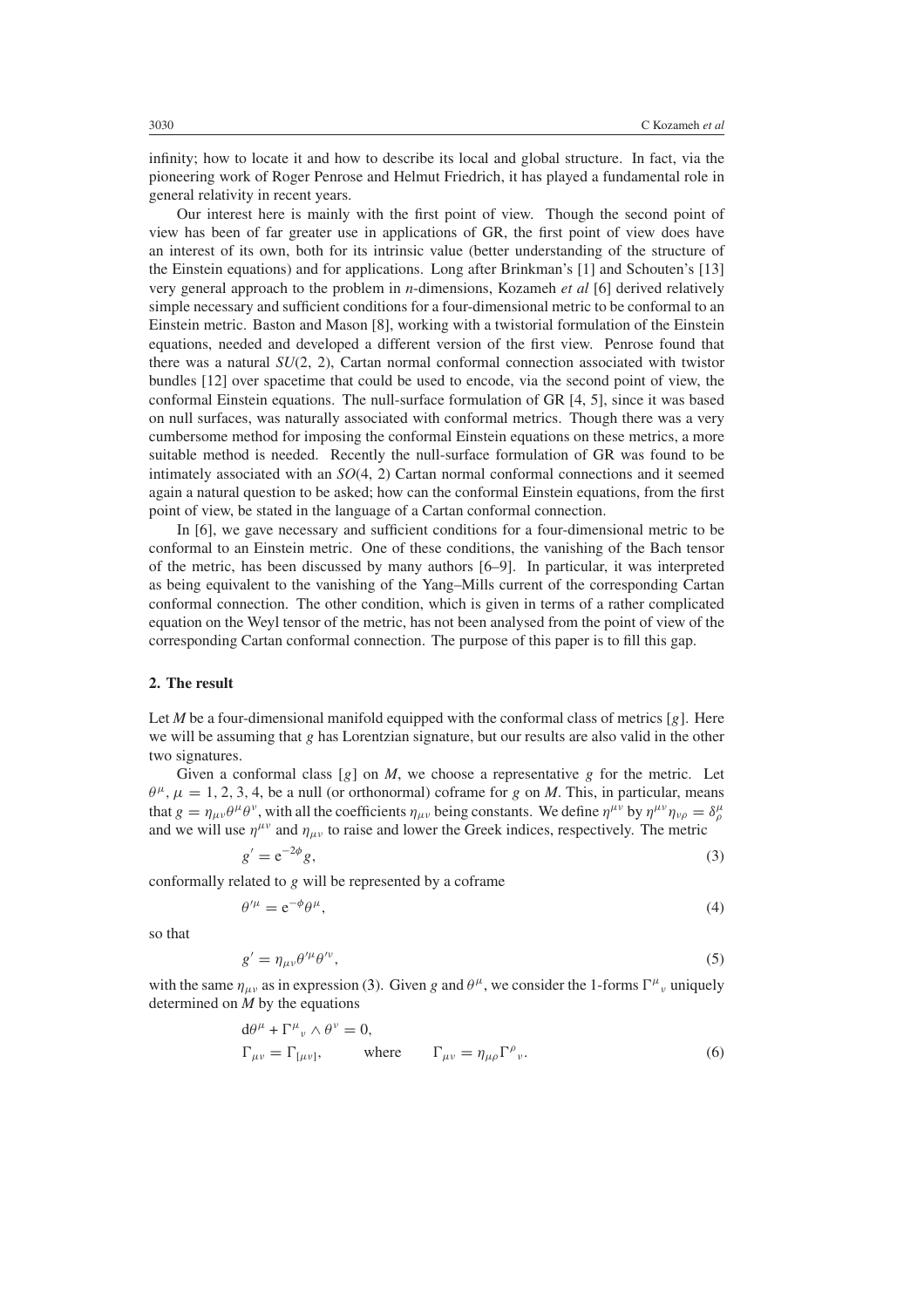Using  $\Gamma^{\mu}{}_{\nu}$ , we calculate the Riemann tensor 2-forms

$$
\Omega^{\mu}{}_{\nu} = \frac{1}{2} \Omega^{\mu}{}_{\nu\rho\sigma} \theta^{\rho} \wedge \theta^{\sigma} = d\Gamma^{\mu}{}_{\nu} + \Gamma^{\mu}{}_{\rho} \wedge \Gamma^{\rho}{}_{\nu},\tag{7}
$$

and the Ricci part of the Riemann tensor

$$
K_{\nu\sigma} = \Omega^{\mu}{}_{\nu\mu\sigma}, \qquad K = \eta^{\nu\sigma} K_{\nu\sigma} \qquad \text{and} \qquad S_{\nu\sigma} = K_{\nu\sigma} - \frac{1}{4} K \eta_{\nu\sigma}. \tag{8}
$$

We recall that the metric *g* is called *Einstein* iff

$$
S_{\mu\nu} = 0,\tag{9}
$$

and that it is called *conformal to Einstein* iff there exists  $\phi$  such that the metric  $g' = e^{-2\phi}g$  is Einstein.

In the following we will also need 1-forms:

$$
\tau_{\nu} = \left(-\frac{1}{2}S_{\nu\rho} - \frac{1}{24}K\eta_{\nu\rho}\right)\theta^{\rho},\tag{10}
$$

and 2-forms

$$
C^{\mu}{}_{\nu} = d\Gamma^{\mu}{}_{\nu} + \theta^{\mu} \wedge \tau_{\nu} + \Gamma^{\mu}{}_{\rho} \wedge \Gamma^{\rho}{}_{\nu} + \tau^{\mu} \wedge \theta_{\nu}, \qquad \tau^{\mu} = \eta^{\mu\nu} \tau_{\nu}. \tag{11}
$$

It follows that the 2-forms

$$
C^{\mu}{}_{\nu} = \frac{1}{2} C^{\mu}{}_{\nu\rho\sigma} \theta^{\rho} \wedge \theta^{\sigma}, \qquad (12)
$$

<span id="page-2-1"></span>are the Weyl 2-forms associated with the Weyl tensor  $C^{\mu}{}_{\nu\rho\sigma}$  of the metric *g*. It is known that the Weyl tensor obeys the following identity:

$$
C_{\alpha\mu\nu\rho}C^{\beta\mu\nu\rho} = \frac{1}{4}C^2\delta^{\beta}{}_{\alpha},\tag{13}
$$

where

$$
C^2 = C_{\mu\nu\rho\sigma} C^{\mu\nu\rho\sigma}.
$$
\n(14)

Using the Bianchi identities one shows that the tensor  $\tau_{\mu\nu\rho}$  defined on *M* via

$$
D\tau_{\mu} = \frac{1}{2}\tau_{\mu\nu\rho}\theta^{\nu} \wedge \theta^{\rho} = d\tau_{\mu} + \tau_{\nu} \wedge \Gamma^{\nu}_{\mu},
$$
\n(15)

<span id="page-2-2"></span>is

$$
\tau_{\nu\rho\sigma} = \nabla_{\mu} C^{\mu}{}_{\nu\rho\sigma},\tag{16}
$$

where  $\nabla_{\mu}$  is the covariant derivative operator associated with *D*.

In the following we will also need the Bach tensor:

$$
B_{\mu\nu} = \nabla^{\rho}\nabla^{\sigma}C_{\mu\rho\nu\sigma} + \frac{1}{2}C_{\mu\rho\nu\sigma}K^{\rho\sigma},\tag{17}
$$

<span id="page-2-0"></span>and a tensor

$$
N_{\nu\rho\sigma} = (\nabla_{\alpha} C^{\alpha}{}_{\beta\gamma\delta}) C^{\mu\beta\gamma\delta} C_{\mu\nu\rho\sigma} - \frac{1}{4} C^2 \nabla_{\mu} C^{\mu}{}_{\nu\rho\sigma}.
$$
 (18)

It is known that the vanishing of the Bach tensor is a conformally invariant property. If  $C^2 \neq 0$ , the vanishing of  $N_{\mu\nu\rho}$  is also conformally invariant. The relevance of both these tensors in the context of this note is given by the following theorem [6]:

**Theorem 1.** *Assume that the metric g satisfies the genericity condition*

 $C^2 \neq 0$ ,

*on M. Then the metric is locally conformally equivalent to the Einstein metric if and only if*

$$
(i) B_{\mu\nu} = 0 \qquad \text{and} \qquad (ii) N_{\nu\rho\sigma} = 0, \tag{19}
$$

*on M.*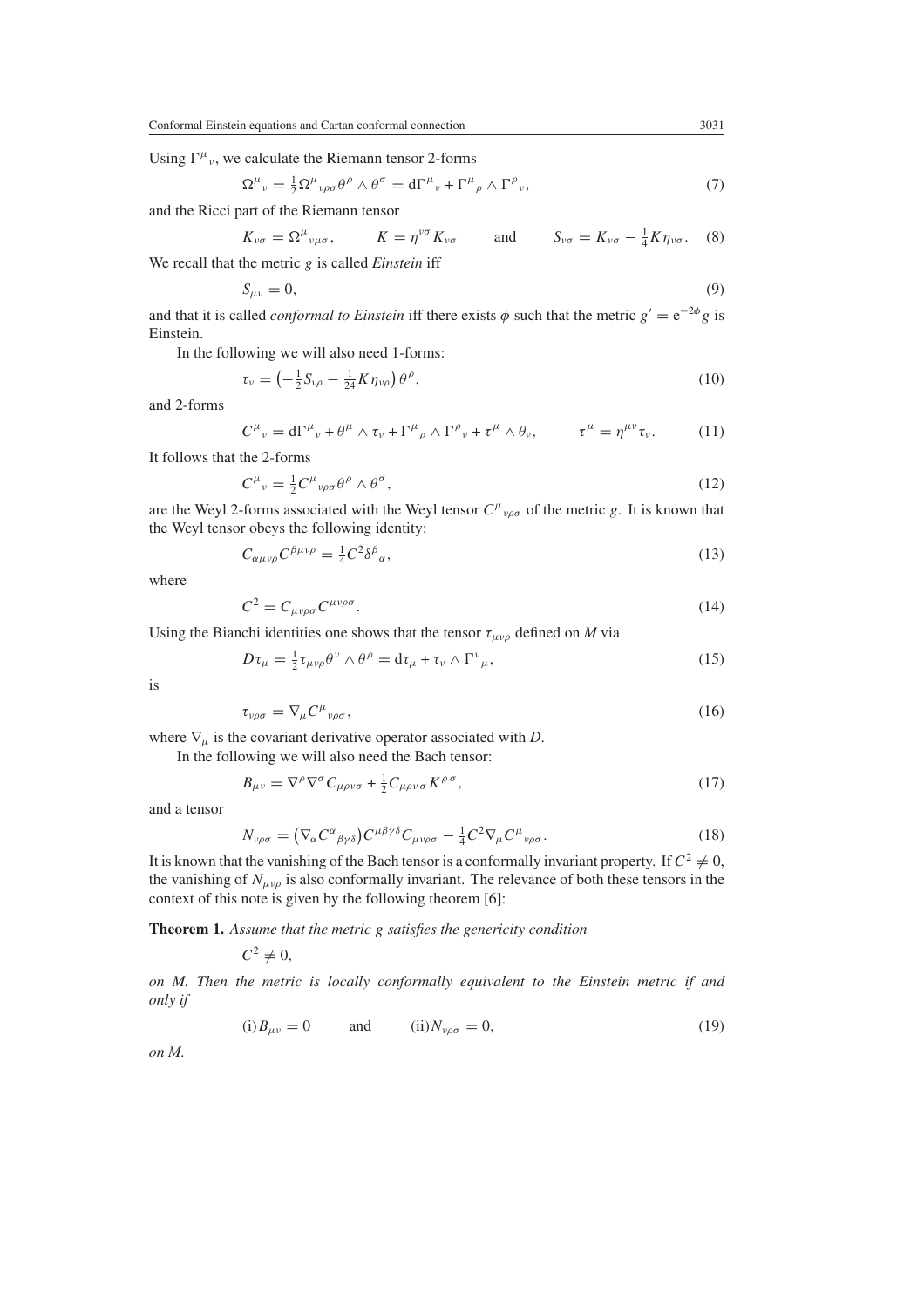## **Remarks.**

- Conditions (i) and (ii) are independent. In particular, metrics with vanishing Bach tensor and not conformal to Einstein metrics are known [10].
- If  $C^2 = 0$ , the condition (ii) must be replaced by another condition for the above theorem to be true. This other condition depends on the algebraic type of the Weyl tensor and is given in [6].
- Baston and Mason [8] gave another version of the above theorem in which condition (ii) was replaced by the vanishing of a different tensor from  $N_{\nu\rho\sigma}$ . Unlike  $N_{\nu\rho\sigma}$ , which is *cubic* in the Weyl tensor, the Baston–Mason tensor  $E_{\nu\rho\sigma}$ , is only *quadratic* in  $C^{\mu}{}_{\nu\rho\sigma}$ . However, they need the operation of dualing on the curvature.
- Merkulov [9] interpreted condition (ii) as the vanishing of the Yang–Mills current of the *Cartan normal conformal connection ω* associated with the metric *g*. Following him, Baston and Mason [8] interpreted the condition  $E_{\nu\rho\sigma} = 0$  in terms of the curvature condition for *ω*.

Although in the context of theorem 1, conditions (ii) and  $E_{\nu\rho\sigma} = 0$  are equivalent, the tensors  $N_{\mu\nu\rho}$  and  $E_{\mu\nu\rho}$  are quite different. In addition to cubic versus quadratic dependence on the Weyl tensor, one can mention the fact that it is quite easy to express tensor  $E_{\nu\rho\sigma}$  in spinorial language and quite complicated in tensorial language. The totally opposite situation occurs for the tensor  $N_{\nu\rho\sigma}$ . One of the motivations for the present paper is the existence of the normal conformal connection interpretation for the condition  $E_{\nu\rho\sigma} = 0$ . As far as we know such an interpretation of  $N_{\nu\rho\sigma} = 0$  has not been discussed. To fill this gap, we first give the formal definition of the Cartan normal conformal connection. In order to do this we first introduce the  $6 \times 6$  matrix

$$
Q_{AB} = \begin{pmatrix} 0 & 0 & -1 \\ 0 & \eta_{\mu\nu} & 0 \\ -1 & 0 & 0 \end{pmatrix},
$$
 (20)

and then define the  $\mathbf{so}(2, 4)$ -valued 1-form  $\tilde{\omega}$  on *M* by

$$
\tilde{\omega} = \begin{pmatrix} 0 & \tau_{\mu} & 0 \\ \theta^{\nu} & \Gamma^{\nu}_{\mu} & \eta^{\nu \rho} \tau_{\rho} \\ 0 & \eta_{\mu \rho} \theta^{\rho} & 0 \end{pmatrix} . \tag{21}
$$

Then, we use a Lie subgroup **H** of **SO** $(2, 4)$ , generated by the 6  $\times$  6 matrices of the form

$$
b = \begin{pmatrix} e^{-\phi} & e^{-\phi} \xi_{\mu} & \frac{1}{2} e^{-\phi} \xi_{\mu} \xi_{\nu} \eta^{\mu \nu} \\ 0 & \Lambda^{\nu}{}_{\mu} & \Lambda^{\nu}{}_{\rho} \eta^{\rho \sigma} \xi_{\sigma} \\ 0 & 0 & e^{\phi} \end{pmatrix}, \qquad \Lambda^{\mu}{}_{\rho} \Lambda^{\nu}{}_{\sigma} \eta_{\mu \nu} = \eta_{\rho \sigma}, \qquad (22)
$$

to lift the form  $\tilde{\omega}$  to an **so** $(2, 4)$ -valued 1-form  $\omega$  on  $M \times H$ . Explicitly, if *b* is a generic element of **H**, we put

$$
\omega = b^{-1}\tilde{\omega}b + b^{-1}\mathrm{d}b,
$$

<span id="page-3-0"></span>so that

$$
\omega = \begin{pmatrix} -\frac{1}{2}A & \tau'_{\mu} & 0 \\ \theta'^{\nu} & \Gamma^{\nu}{}_{\mu} & \eta^{\nu\sigma}\tau'_{\sigma} \\ 0 & \theta'^{\sigma}\eta_{\sigma\mu} & \frac{1}{2}A \end{pmatrix},
$$
(23)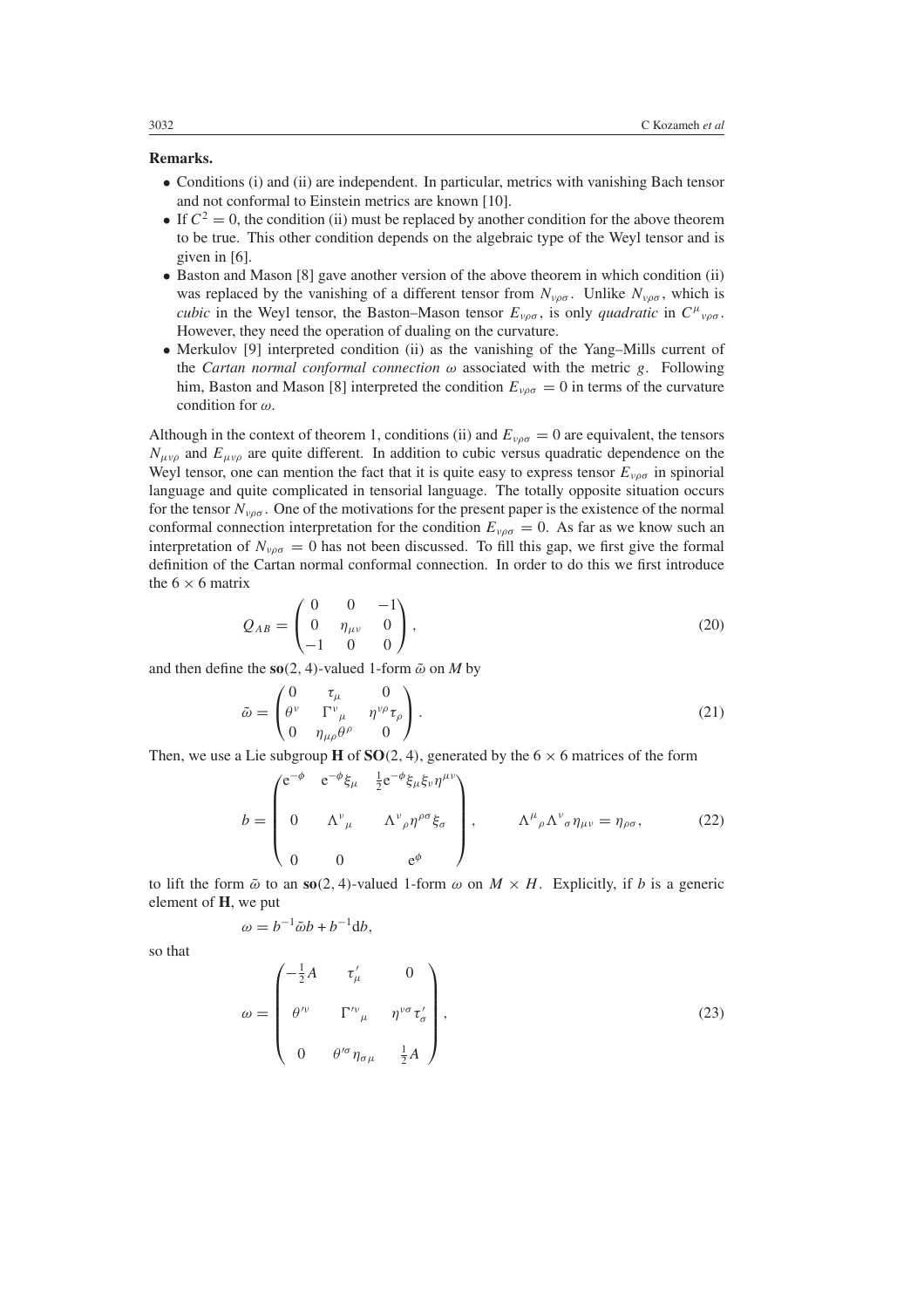with

$$
\theta^{\prime \nu} = e^{-\phi} \Lambda^{-1 \nu}{}_{\rho} \theta^{\rho},
$$
\n
$$
A = 2\xi_{\mu} \theta^{\prime \mu} + 2 d\phi,
$$
\n
$$
\Gamma^{\prime \nu}{}_{\mu} = \Lambda^{-1 \nu}{}_{\rho} \Gamma^{\rho}{}_{\sigma} \Lambda^{\sigma}{}_{\mu} + \Lambda^{-1 \nu}{}_{\rho} d\Lambda^{\rho}{}_{\mu} + \theta^{\prime \nu} \xi_{\mu} - \xi^{\nu} \eta_{\mu \rho} \theta^{\prime \rho},
$$
\n
$$
\tau^{\prime}{}_{\mu} = e^{\phi} \tau_{\nu} \Lambda^{\nu}{}_{\mu} - \xi_{\alpha} \Lambda^{-1 \alpha}{}_{\rho} \Gamma^{\rho}{}_{\nu} \Lambda^{\nu}{}_{\mu} + \frac{1}{2} e^{-\phi} \eta^{\alpha \beta} \xi_{\alpha} \xi_{\beta} \tau_{\nu} \Lambda^{\nu}{}_{\mu} - \frac{1}{2} \xi_{\mu} A + d\xi_{\mu} - \xi_{\alpha} \Lambda^{-1 \alpha}{}_{\rho} d\Lambda^{\rho}{}_{\mu}.
$$
\n(24)

The so-defined form  $\omega$  is the Cartan normal conformal connection associated with the conformal class [*g*] written in a particular trivialization of an appropriately defined *H*-bundle over *M*. It can be viewed as a useful tool for encoding conformal properties of the metrics on manifolds. Indeed, if given *g* on *M* one calculates the quantities  $\theta^{\mu}$ ,  $\Gamma^{\mu}{}_{\nu}$ ,  $\tau_{\mu}$ , then the corresponding quantities for the conformally rescaled metric  $g' = e^{-2\phi}g$  are given by [\(23\)](#page-3-0) with  $A = 0.4$ 

The curvature of *ω* is

$$
R = d\omega + \omega \wedge \omega,
$$

and has the rather simple form

$$
R = \begin{pmatrix} 0 & (D\tau_{\mu})' & 0 \\ 0 & C^{\nu}_{\ \mu} & g^{\nu\mu}(D\tau_{\mu})' \\ 0 & 0 & 0 \end{pmatrix},
$$
 (25)

<span id="page-4-0"></span>with the 2-forms  $C^{\prime\nu}{}_{\mu}$  and  $(D\tau_{\mu})'$  defined by

$$
C^{\prime \nu}_{\mu} = \Lambda^{-1 \nu}_{\rho} C^{\rho}_{\sigma} \Lambda^{\sigma}_{\mu},
$$
  
\n
$$
(D\tau_{\mu})' = e^{\phi} D\tau_{\nu} \Lambda^{\nu}_{\mu} - \xi_{\alpha} \Lambda^{-1 \alpha}_{\rho} C^{\rho}_{\nu} \Lambda^{\nu}_{\mu}.
$$
\n(26)

Similar to the properties of  $\omega$ , the curvature *R* can be used to extract the transformations of  $D\tau_\mu$  and  $C^\nu{}_\mu$  under the conformal rescaling of the metrics. If  $g \to g' = e^{-2\phi}g$ , these transformations are given by [\(26\)](#page-4-0) with  $\xi_{\mu} = -\nabla'_{\mu} \phi$ . In particular, if we freeze the Lorentz transformations of the tetrad,  $\Lambda^{\mu}{}_{\nu} = \delta^{\mu}{}_{\nu}$ , then we see that the Weyl 2-forms  $C^{\nu}{}_{\mu}$  constitute the conformal invariant.

The curvature *R* of the Cartan normal connection  $\omega$  is horizontal which, in other words, means that it has only  $\theta^{\mu} \wedge \theta^{\nu}$  terms in the decomposition onto the basis of forms  $(\theta^{\mu}, d\phi, \Lambda^{-1\mu}{}_{\nu} d\Lambda^{\nu}{}_{\rho}, d\xi_{\mu})$ . Thus, the Hodge  $*$  operator associated with *g* on *M* is well defined acting on *R* and in consequence the Yang–Mills equations for *R* can be written

$$
D * R = d * R - *R \wedge \omega + \omega \wedge *R = 0. \tag{27}
$$

The following theorem is well known (see, e.g., [7]):

**Theorem 2.** *The metric g on a four-dimensional manifold M satisfies the Bach equations*  $B_{\mu\nu} = 0$  *if and only if it satisfies the Yang–Mills equations*  $D * R = 0$  *for the Cartan normal conformal connection associated with g.*

In view of this theorem, it is natural to ask about the normal conformal connection interpretation of  $N_{\mu\nu\rho} = 0$ , which together with  $B_{\mu\nu} = 0$  are sufficient for *g* to be conformal

<sup>&</sup>lt;sup>4</sup> Note that  $A = 0$  means that  $\xi_{\mu} = -\nabla'_{\mu} \phi$ , where  $\nabla'_{\mu} = e^{\phi} \Lambda^{\nu}{}_{\mu} \nabla_{\nu}$ . Admitting  $\xi_{\mu}$  which are not gradients in the definition of **H** allows for transformations between different Weyl geometries [*(g, A)*].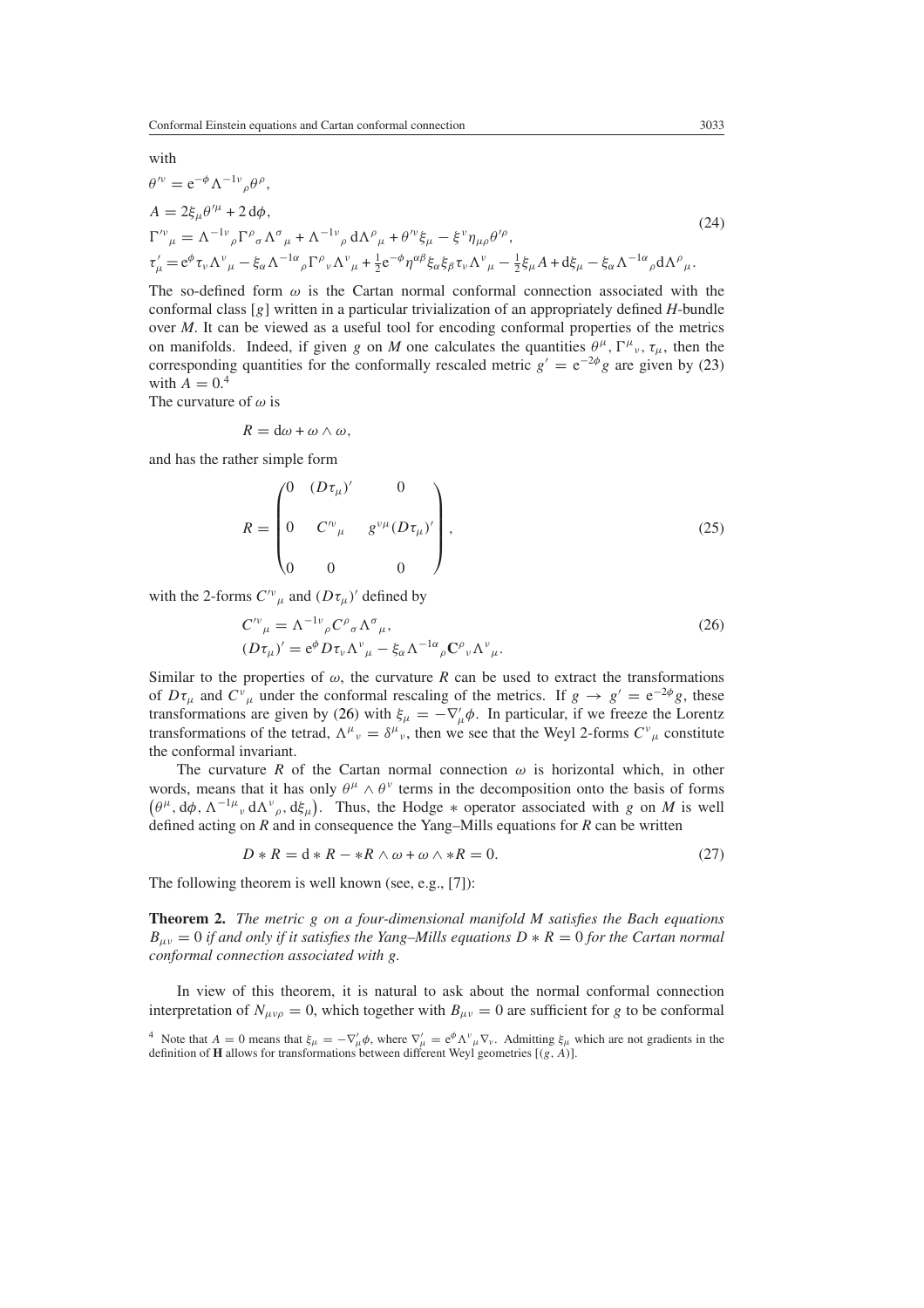to Einstein. To answer this question, we introduce indices *A, B,C, ...* which run from 0 to 5 and attach them to any  $6 \times 6$  matrix. In this way the elements of matrix *R* are 2-forms

$$
R^A{}_B = \frac{1}{2} R^A{}_{B\mu\nu} \theta^{\prime \mu} \wedge \theta^{\prime \nu}.
$$
\n<sup>(28)</sup>

We define the  $6 \times 6$  matrix of 2-forms  $\hat{R}^3$ , which is the appropriately contracted triple product of *R*, with matrix elements

$$
\hat{R}_{AF}^3 = \frac{1}{2} Q_{AE} R^E_{\ \ B\alpha\beta} R_{C\gamma\delta}^B R^C_{\ F\mu\nu} \eta^{\alpha\gamma} \eta^{\beta\delta} \theta^{\prime\mu} \wedge \theta^{\prime\nu}.
$$

The symmetric part of this matrix  $(\hat{R}^3)^T + \hat{R}^3$  is of the form

$$
(\hat{R}^3)^T + \hat{R}^3 = \begin{pmatrix} 0 & 0 & 0 \\ 0 & 0 & P_{\mu} \\ 0 & P_{\mu} & P \end{pmatrix},
$$
(30)

where  $P_\mu$  and *P* are appropriate 2-forms on  $M \times H$ . It follows that under the assumption that

$$
C^2 \neq 0,\tag{31}
$$

this matrix has a particularly simple form

<span id="page-5-0"></span>
$$
(\hat{R}^3)^T + \hat{R}^3 = \frac{1}{2} e^{6\phi} \begin{pmatrix} 0 & 0 & 0 \\ 0 & 0 & e^{-\phi} \Lambda^{\alpha}{}_{\sigma} N_{\alpha\beta\gamma} \theta^{\beta} \wedge \theta^{\gamma} \\ 0 & e^{-\phi} \Lambda^{\alpha}{}_{\sigma} N_{\alpha\beta\gamma} \theta^{\beta} \wedge \theta^{\gamma} & V^{\alpha} N_{\alpha\beta\gamma} \theta^{\beta} \wedge \theta^{\gamma} \end{pmatrix},
$$
(32)

where

$$
V^{\alpha} = \frac{4}{C^2} \left( \nabla_{\rho} C^{\rho}{}_{\lambda \tau \sigma} \right) C^{\alpha \lambda \tau \sigma} - e^{-\phi} \xi_{\rho} \Lambda^{-1 \rho}{}_{\lambda} \eta^{\lambda \alpha}, \tag{33}
$$

and  $N_{\alpha\beta\gamma}$  is given by [\(18\)](#page-2-0). The proof of this fact consists of a straightforward but lengthy calculation which uses the identities [\(13\)](#page-2-1) and [\(16\)](#page-2-2). Formula [\(32\)](#page-5-0), which shows that the vanishing of  $N_{\alpha\beta\gamma}$  is equivalent to the vanishing of  $(\hat{R}^3)^T + \hat{R}^3$ , enables us to formulate the following theorem:

**Theorem 3.** *Assume that the metric g satisfies*

$$
C^2\neq 0,
$$

*on M. Let*  $\omega$  *be its Cartan normal conformal connection with curvature R and the matrix*  $\hat{R}^3$ *as above. Then the metric is locally conformally equivalent to the Einstein metric if and only if*

(i) 
$$
D * R = 0
$$
 and (ii)  $(\hat{R}^3)^T + \hat{R}^3 = 0.$  (34)

The above condition (ii) can now be compared to the Baston–Mason conformal connection interpretation of the condition  $E_{\mu\nu\rho} = 0$ . According to them, this condition is [8]

$$
(ii') \quad \left[ R^+_{\mu\nu}, R^-_{\rho\sigma} \right] = 0,\tag{35}
$$

where  $R^+ = \frac{1}{2}R^+{}_{\mu\nu}\theta^\mu \wedge \theta^\nu$  and  $R^- = \frac{1}{2}R^-{}_{\mu\nu}\theta^\mu \wedge \theta^\nu$  denote, respectively, the self-dual and anti-self-dual parts of the curvature *R*, i.e.,  $*R^{\pm} = \pm iR^{\pm}$  and  $R = R^+ \oplus R^-$ .